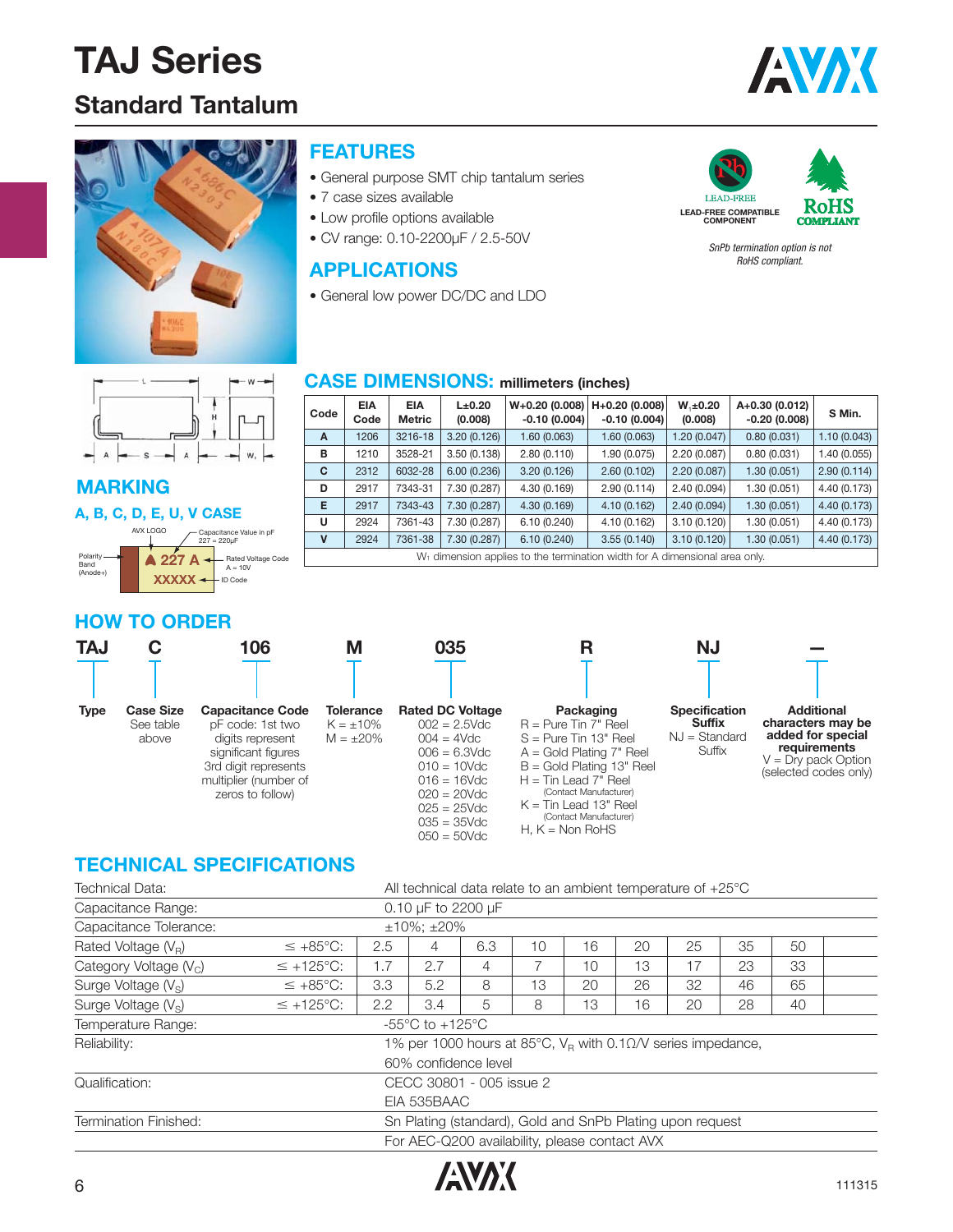

### **Standard Tantalum**

#### **CAPACITANCE AND RATED VOLTAGE RANGE (LETTER DENOTES CASE SIZE)**

|                      | Capacitance       |                                      |                            |                                         |                              | Rated voltage DC $(V_R)$ to 85°C        |                                  |                            |                          |                          |
|----------------------|-------------------|--------------------------------------|----------------------------|-----------------------------------------|------------------------------|-----------------------------------------|----------------------------------|----------------------------|--------------------------|--------------------------|
| μF                   | Code              | $2.5V$ (e)                           | 4V (G)                     | $6.3V$ (J)                              | 10V (A)                      | 16V (C)                                 | 20V (D)                          | 25V (E)                    | 35V (V)                  | 50V (T)                  |
| 0.10<br>0.15<br>0.22 | 104<br>154<br>224 |                                      |                            |                                         |                              |                                         |                                  |                            | A<br>A<br>$\overline{A}$ | A<br>A/B<br>A/B          |
| 0.33<br>0.47<br>0.68 | 334<br>474<br>684 |                                      |                            |                                         |                              |                                         | A                                | Α<br>Α                     | A<br>A/B<br>A/B          | A/B<br>A/B/C<br>A/B/C    |
| 1.0<br>1.5<br>2.2    | 105<br>155<br>225 |                                      |                            | A                                       | A<br>$\overline{A}$          | $\overline{A}$<br>$\overline{A}$<br>A/B | $\mathsf{A}$<br>A<br>A/B         | $\mathsf{A}$<br>A/B<br>A/B | A/B<br>A/B/C<br>A/B/C    | A/B/C<br>B/C/D<br>B/C/D  |
| 3.3<br>4.7<br>6.8    | 335<br>475<br>685 |                                      | A<br>А                     | A<br>A<br>A/B                           | $\overline{A}$<br>A/B<br>A/B | A/B<br>A/B<br>A/B/C                     | A/B<br>A/B/C<br>A/B/C            | A/B/C<br>A/B/C<br>B/C      | B/C<br>B/C/D<br>C/D      | C/D<br>C/D<br>C/D        |
| 10<br>15<br>22       | 106<br>156<br>226 |                                      | $\overline{A}$<br>A/B<br>A | A/B<br>A/B<br>A/B/C                     | A/B/C<br>A/B/C<br>A/B/C      | A/B/C<br>A/B/C<br>B/C/D                 | $A^{(M)*}/B/C$<br>B/C/D<br>B/C/D | B/C/D<br>C/D<br>C/D        | C/D/E<br>C/D<br>D/E      | D/E/V<br>D/E/V<br>$\vee$ |
| 33<br>47<br>68       | 336<br>476<br>686 | А<br>Α<br>Α                          | A/B<br>A/B<br>A/B/C        | A/B/C<br>A/B/C/D<br>B/C/D               | A/B/C/D<br>B/C/D<br>B/C/D    | B/C/D<br>C/D<br>C/D                     | C/D<br>C/D/E<br>$C^{M}/D/E$      | C/D/E<br>D/E<br>D/E/V      | D/E/V<br>E/V<br>V        |                          |
| 100<br>150<br>220    | 107<br>157<br>227 | A/B<br><sub>B</sub><br>B/D           | A/B/C<br>B/C<br>B/C/D      | B/C/D<br>B <sup>(M</sup> /C/D)<br>C/D/E | B/C/D/E<br>C/D/E<br>C/D/E    | C/D/E<br>D/E/V<br>E/V                   | D/E/V<br><b>EN</b>               | E/V<br>$V^{(M)}$           |                          |                          |
| 330<br>470<br>680    | 337<br>477<br>687 | $\bigcap$<br>C/D<br>C/D/E            | C/D/E<br>C/D/E<br>D/E      | C/D/E<br>D/E/V<br>EN                    | D/E/V<br>E/U/V               | F(M)                                    |                                  |                            |                          |                          |
| 1000<br>1500<br>2200 | 108<br>158<br>228 | $D^{(M)}/E$<br>D/F/V(M)<br>$V^{(M)}$ | D/E/V<br>$F/V^{M}$         | E(M)/V(M)                               |                              |                                         |                                  |                            |                          |                          |

Not recommended for new designs, higher voltage or smaller case size substitution are offered.

Released codes (M tolerance only)

Engineering samples - please contact manufacturer

\*Codes under development - subject to change

Note: Voltage ratings are minimum values. AVX reserves the right to supply higher ratings in the same case size, to the same reliability standards.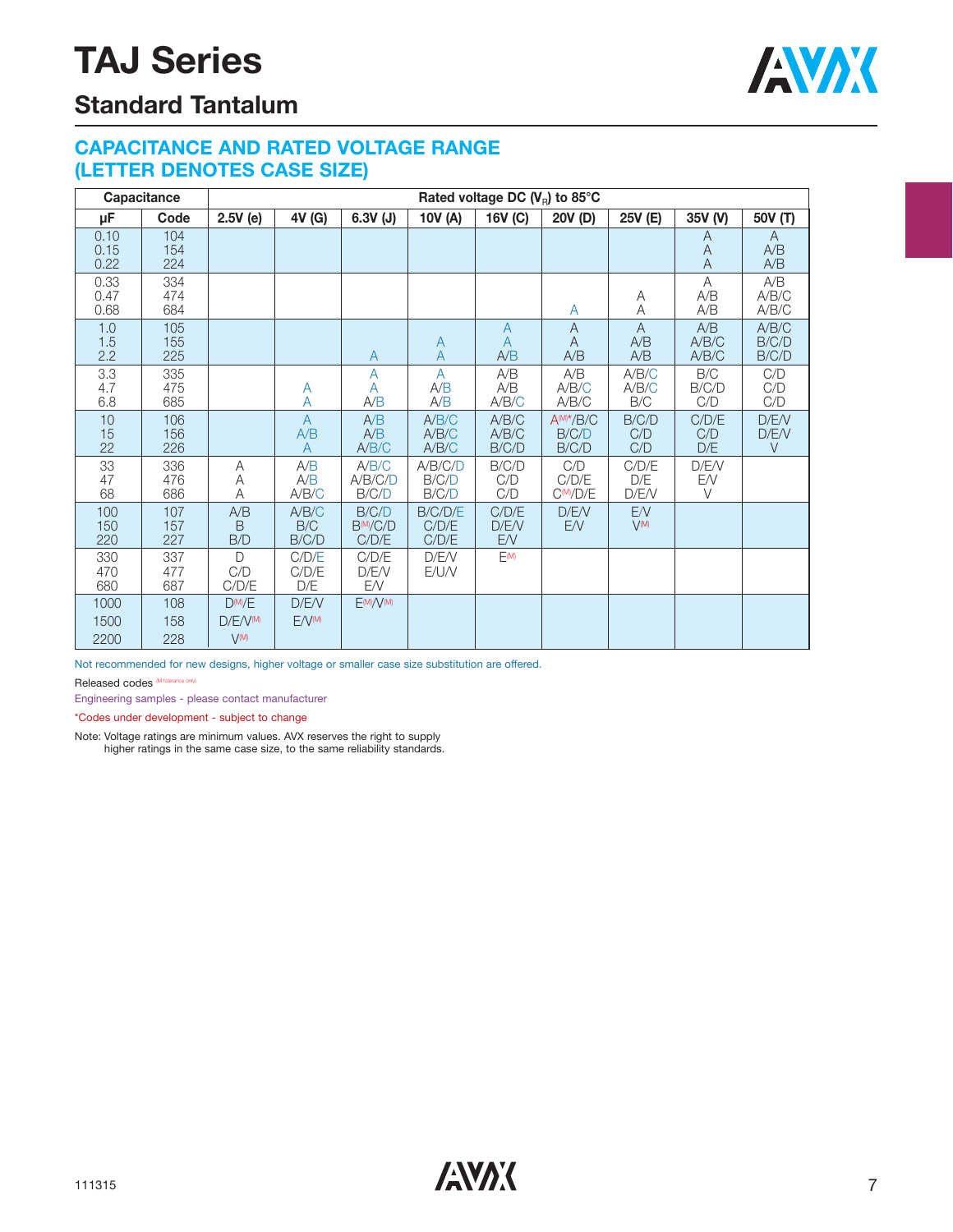

### **Standard Tantalum**

#### **RATINGS & PART NUMBER REFERENCE**

| AVX                              | Case           | Capacitance     | Rated          | Rated               | Category       | Category                               | <b>DCL</b>        | DF                    | <b>ESR</b>                  |                          | 100kHz RMS Current (mA) |                  |                 |  |
|----------------------------------|----------------|-----------------|----------------|---------------------|----------------|----------------------------------------|-------------------|-----------------------|-----------------------------|--------------------------|-------------------------|------------------|-----------------|--|
| Part No.                         | <b>Size</b>    | $(\mu F)$       | Voltage<br>(   | Temperature<br>(°C) | Voltage<br>(N) | Temperature<br>(°C)<br>2.5 Volt @ 85°C | $(\mu A)$<br>Max. | $\frac{0}{0}$<br>Max. | Max. $(\Omega)$<br>@ 100kHz | <b>MSL</b>               | $25^{\circ}$ C          | 85°C             | $125^{\circ}$ C |  |
| TAJA336*002#NJ                   | Α              | 33              | 2.5            | 85                  | 1.7            | 125                                    | 0.8               | 8                     | 1.7                         | 1                        | 210                     | 189              | 84              |  |
| TAJA476*002#NJ                   | Α              | 47              | 2.5            | 85                  | 1.7            | 125                                    | 0.9               | 6                     | 3                           | 1                        | 158                     | 142              | 63              |  |
| TAJA686*002#NJ                   | A              | 68              | 2.5            | 85                  | 1.7            | 125                                    | 1.4               | 8                     | 1.5                         | $\mathbf{1}$             | 224                     | 201              | 89              |  |
| TAJA107*002#NJ                   | Α              | 100             | 2.5            | 85                  | 1.7            | 125                                    | 2.5               | 30                    | 1.4                         | 1                        | 231                     | 208              | 93              |  |
| TAJB107*002#NJ                   | B              | 100             | 2.5            | 85                  | 1.7            | 125                                    | 2.5               | 8                     | 1.4                         | 1                        | 246                     | 222              | 99              |  |
| TAJB157*002#NJ                   | B              | 150             | 2.5            | 85                  | 1.7            | 125                                    | 3                 | 10                    | 1.6                         | 1                        | 230                     | 207              | 92              |  |
| TAJB227*002#NJ                   | B              | 220             | 2.5            | 85                  | 1.7            | 125                                    | 4.4               | 16                    | 1.6                         | 1                        | 230                     | $\overline{207}$ | 92              |  |
| TAJD227*002#NJ                   | D              | 220             | 2.5            | 85                  | 1.7            | 125                                    | 5.5               | 8                     | 0.3                         | 1                        | 707                     | 636              | 283             |  |
| TAJD337*002#NJ                   | D              | 330             | 2.5            | 85                  | 1.7            | 125                                    | 8.2               | 8                     | 0.3                         | $\mathbf{1}$             | 707                     | 636              | 283             |  |
| TAJC477*002#NJ                   | C              | 470             | 2.5            | 85                  | 1.7            | 125                                    | 9.4               | $\overline{12}$       | 0.2                         | 1                        | 742                     | 667              | 297             |  |
| TAJD477*002#NJ                   | D              | 470             | 2.5            | 85                  | 1.7            | 125                                    | 11.6              | 8                     | 0.2                         | 1                        | 866                     | 779              | 346             |  |
| TAJC687*002#NJ                   | C              | 680             | 2.5            | 85                  | 1.7            | 125                                    | 17                | 18                    | 0.2                         | 1                        | 742                     | 667              | 297             |  |
| TAJD687*002#NJ                   | D              | 680             | 2.5            | 85                  | 1.7            | 125                                    | 17                | 16                    | 0.2                         | 1                        | 866                     | 779              | 346             |  |
| TAJE687*002#NJ                   | Ε              | 680             | 2.5            | 85                  | 1.7            | 125                                    | 17                | 10                    | 0.2                         | 11                       | 908                     | 817              | 363             |  |
| TAJD108M002#NJ                   | D              | 1000            | 2.5            | 85                  | 1.7            | 125                                    | $\overline{25}$   | 20                    | 0.2                         | $\mathbf{1}$             | 866                     | 779              | 346             |  |
| TAJE108*002#NJ                   | E              | 1000            | 2.5            | 85                  | 1.7            | 125                                    | 20                | 14                    | 0.4                         | 1 <sup>1</sup>           | 642                     | 578              | 257             |  |
| TAJD158*002#NJ                   | D              | 1500            | 2.5            | 85                  | 1.7            | 125                                    | 37.5              | 60                    | 0.2                         | $\mathbf{1}$             | 866                     | 779              | 346             |  |
|                                  | Ε              |                 |                |                     | 1.7            |                                        | 37                | 20                    |                             | 1 <sup>1</sup>           |                         | 817              |                 |  |
| TAJE158*002#NJ<br>TAJV158M002#NJ | $\vee$         | 1500<br>1500    | 2.5            | 85                  | 1.7            | 125<br>125                             | $\overline{30}$   | 20                    | 0.2<br>0.2                  | 1 <sup>1</sup>           | 908                     |                  | 363<br>447      |  |
|                                  |                | 2200            | 2.5<br>2.5     | 85                  | 1.7            |                                        |                   |                       |                             | 1 <sup>1</sup>           | 1118                    | 1006             | 447             |  |
| TAJV228M002#NJ                   | V              |                 |                | 85                  |                | 125<br>4 Volt @ 85°C                   | 55                | 50                    | 0.2                         |                          | 1118                    | 1006             |                 |  |
|                                  |                |                 |                |                     |                |                                        |                   |                       |                             |                          |                         |                  |                 |  |
| TAJA336*004#NJ                   | Α              | 33              | $\overline{4}$ | 85                  | 2.7            | 125                                    | 1.3               | 6                     | 3                           | 1<br>1                   | 158                     | 142              | 63              |  |
| TAJA476*004#NJ                   | Α              | 47              | 4              | 85                  | 2.7            | 125                                    | 1.9               | 8                     | 2.6                         |                          | 170                     | 153              | 68              |  |
| TAJA686*004#NJ                   | A              | 68              | $\overline{4}$ | 85                  | 2.7            | 125                                    | 2.7               | 10                    | 1.5                         | $\mathbf{1}$             | 224                     | 201              | 89              |  |
| TAJB686*004#NJ                   | Β              | 68              | 4              | 85                  | 2.7            | 125                                    | 2.7               | 6                     | 1.8                         | 1                        | 217                     | 196              | 87              |  |
| TAJA107*004#NJ                   | Α              | 100             | $\overline{4}$ | 85                  | 2.7            | 125                                    | $\overline{4}$    | $\overline{30}$       | 1.4                         | $\mathbf{1}$             | 231                     | 208              | 93              |  |
| TAJB107*004#NJ                   | B              | 100             | $\overline{4}$ | 85                  | 2.7            | 125                                    | $\overline{4}$    | 8                     | 0.9                         | 1                        | 307                     | 277              | 123             |  |
| TAJB157*004#NJ                   | $\overline{B}$ | 150             | $\overline{4}$ | 85                  | 2.7            | 125                                    | 6                 | 10                    | 1.5                         | $\overline{\phantom{a}}$ | 238                     | 214              | 95              |  |
| TAJC157*004#NJ                   | C              | 150             | $\overline{4}$ | 85                  | 2.7            | 125                                    | 6                 | 6                     | 0.3                         | 1                        | 606                     | 545              | 242             |  |
| TAJB227*004#NJ                   | B              | 220             | $\overline{4}$ | 85                  | 2.7            | 125                                    | 8.8               | 12                    | 1.1                         | 1                        | 278                     | 250              | 111             |  |
| TAJC227*004#NJ                   | C              | 220             | 4              | 85                  | 2.7            | 125                                    | 8.8               | 8                     | 1.2                         | 1                        | 303                     | 272              | 121             |  |
| TAJD227*004#NJ                   | D              | 220             | $\overline{4}$ | 85                  | 2.7            | 125                                    | 8.8               | 8                     | 0.9                         | 1                        | 408                     | 367              | 163             |  |
| TAJC337*004#NJ                   | C              | 330             | $\overline{4}$ | 85                  | 2.7            | 125                                    | 13.2              | 8                     | 0.3                         | 1                        | 606                     | 545              | 242             |  |
| TAJD337*004#NJ                   | D              | 330             | $\overline{4}$ | 85                  | 2.7            | 125                                    | 13.2              | 8                     | 0.9                         | $\mathbf{1}$             | 408                     | 367              | 163             |  |
| TAJC477*004#NJ                   | C              | 470             | 4              | 85                  | 2.7            | 125                                    | 18.8              | 14                    | 0.3                         | 1                        | 606                     | 545              | 242             |  |
| TAJD477*004#NJ                   | D              | 470             | $\overline{4}$ | 85                  | 2.7            | 125                                    | 18.8              | 12                    | 0.9                         | $\mathbf{1}$             | 408                     | 367              | 163             |  |
| TAJE477*004#NJ                   | Ε              | 470             | 4              | 85                  | 2.7            | 125                                    | 18.8              | 10                    | 0.5                         | 1 <sup>1</sup>           | 574                     | 517              | 230             |  |
| TAJD687*004#NJ                   | D              | 680             | $\overline{4}$ | 85                  | 2.7            | 125                                    | 27.2              | 14                    | 0.5                         | $\mathbf{1}$             | 548                     | 493              | 219             |  |
| TAJE687*004#NJ                   | Ε              | 680             | $\overline{4}$ | 85                  | 2.7            | 125                                    | 27.2              | 14                    | 0.9                         | 1 <sup>1</sup>           | 428                     | 385              | 171             |  |
| TAJD108*004#NJ                   | D              | 1000            | $\overline{4}$ | 85                  | 2.7            | 125                                    | 40                | 60                    | 0.2                         | $\mathbf{1}$             | 866                     | 779              | 346             |  |
| TAJE108*004#NJ                   | Ε              | 1000            | $\overline{4}$ | 85                  | 2.7            | 125                                    | 40                | 14                    | 0.4                         | 11                       | 642                     | 578              | 257             |  |
| TAJV108*004#NJ                   | V              | 1000            | $\overline{4}$ | 85                  | 2.7            | 125                                    | 40                | 16                    | 0.2                         | 1 <sup>1</sup>           | 1118                    | 1006             | 447             |  |
| TAJE158*004#NJ                   | E              | 1500            | 4              | 85                  | 2.7            | 125                                    | 60                | 30                    | 0.2                         | 1 <sup>1</sup>           | 908                     | 817              | 363             |  |
| TAJV158M004#NJ                   | V              | 1500            | $\overline{4}$ | 85                  | 2.7            | 125                                    | 60                | $\overline{30}$       | 0.2                         | 1 <sup>1</sup>           | 1118                    | 1006             | 447             |  |
|                                  |                |                 |                |                     |                | 6.3 Volt @ 85°C                        |                   |                       |                             |                          |                         |                  |                 |  |
| TAJA106*006#NJ                   | Α              | 10              | 6.3            | 85                  | 4              | 125                                    | 0.6               | 6                     | $\overline{4}$              | $\mathbf{1}$             | 137                     | 123              | 55              |  |
| TAJA156*006#NJ                   | Α              | 15              | 6.3            | 85                  | 4              | 125                                    | 0.9               | 6                     | 3.5                         | 1                        | 146                     | 132              | 59              |  |
| TAJA226*006#NJ                   | A              | $\overline{22}$ | 6.3            | 85                  | $\overline{4}$ | 125                                    | 1.4               | 6                     | 3                           | $\mathbf{1}$             | 158                     | 142              | 63              |  |
| TAJA336*006#NJ                   | Α              | 33              | 6.3            | 85                  | 4              | 125                                    | 2.1               | 8                     | 2.2                         | 1                        | 185                     | 166              | 74              |  |
| TAJA476*006#NJ                   | A              | 47              | 6.3            | 85                  | 4              | 125                                    | 2.8               | 10                    | 1.6                         | 1                        | 217                     | 195              | 87              |  |
| TAJB476*006#NJ                   | B              | 47              | 6.3            | 85                  | 4              | 125                                    | 3                 | 6                     | $\mathbf{2}$                | 1                        | 206                     | 186              | 82              |  |
| TAJC476*006#NJ                   | C              | 47              | 6.3            | 85                  | $\overline{4}$ | 125                                    | $\overline{3}$    | 6                     | 1.6                         | 1                        | 262                     | 236              | 105             |  |
| TAJB686*006#NJ                   | B              | 68              | 6.3            | 85                  | 4              | 125                                    | 4                 | 8                     | 0.9                         | 1                        | 307                     | 277              | 123             |  |
| TAJC686*006#NJ                   | C              | 68              | 6.3            | 85                  | $\overline{4}$ | 125                                    | 4.3               | 6                     | 1.5                         | $\mathbf{1}$             | 271                     | 244              | 108             |  |
| TAJB107*006#NJ                   | B              | 100             | 6.3            | 85                  | 4              | 125                                    | 6.3               | 10                    | 1.7                         | 1                        | 224                     | 201              | 89              |  |
| TAJC107*006#NJ                   | C              | 100             | 6.3            | 85                  | $\overline{4}$ | 125                                    | 6.3               | 6                     | 0.9                         | $\mathbf{1}$             | 350                     | 315              | 140             |  |
| TAJB157M006#NJ                   | В              | 150             | 6.3            | 85                  | 4              | 125                                    | 9.5               | 10                    | 1.2                         | 1                        | 266                     | 240              | 106             |  |
| TAJC157*006#NJ                   | $\overline{C}$ | 150             | 6.3            | 85                  | $\overline{4}$ | 125                                    | 9.5               | 6                     | 1.3                         | $\mathbf{1}$             | 291                     | 262              | 116             |  |
| TAJD157*006#NJ                   | D              | 150             | 6.3            | 85                  | 4              | 125                                    | 9.5               | 6                     | 0.9                         | 1                        | 408                     | 367              | 163             |  |
| TAJC227*006#NJ                   | $\mathsf{C}$   | 220             | 6.3            | 85                  | $\overline{4}$ | 125                                    | 13.9              | 8                     | 1.2                         | $\mathbf{1}$             | 303                     | 272              | 121             |  |
| TAJD227*006#NJ                   | D              | 220             | 6.3            | 85                  | 4              | 125                                    | 13.9              | 8                     | 0.4                         | 1                        | 612                     | 551              | 245             |  |
| TAJE227*006#NJ                   | E              | 220             | 6.3            | 85                  | $\overline{4}$ | 125                                    | 13.9              | 8                     | 0.4                         | 1 <sup>1</sup>           | 642                     | 578              | 257             |  |
| TAJC337*006#NJ                   | C              | 330             | 6.3            | 85                  | 4              | 125                                    | 19.8              | 12                    | 0.5                         | $\mathbf{1}$             | 469                     | 422              | 188             |  |
| TAJD337*006#NJ                   | D              | 330             | 6.3            | 85                  | $\overline{4}$ | 125                                    | 20.8              | 8                     | 0.4                         | $\mathbf{1}$             | 612                     | 551              | 245             |  |
| TAJE337*006#NJ                   | Ε              | 330             | 6.3            | 85                  | 4              | 125                                    | 20.8              | 8                     | 0.4                         | 1 <sup>1</sup>           | 642                     | 578              | 257             |  |
| TAJD477*006#NJ                   | D              | 470             | 6.3            | 85                  | $\overline{4}$ | 125                                    | 28                | 12                    | 0.4                         | $\mathbf{1}$             | 612                     | 551              | 245             |  |
| TAJE477*006#NJ                   | Е              | 470             | 6.3            | 85                  | $\overline{4}$ | 125                                    | 28                | 10                    | 0.4                         | $1^{1}$                  | 642                     | 578              | 257             |  |
| TAJV477*006#NJ                   | V              | 470             | 6.3            | 85                  | $\overline{4}$ | 125                                    | 28                | 10                    | 0.4                         | 1 <sup>1</sup>           | 791                     | 712              | 316             |  |
| TAJE687*006#NJ                   | Е              | 680             | 6.3            | 85                  | 4              | 125                                    | 42.8              | 10                    | 0.5                         | 1 <sup>1</sup>           | 574                     | 517              | 230             |  |
| TAJV687*006#NJ                   | V              | 680             | 6.3            | 85                  | $\overline{4}$ | 125                                    | 42.8              | 10                    | 0.5                         | 1 <sup>1</sup>           | 707                     | 636              | 283             |  |

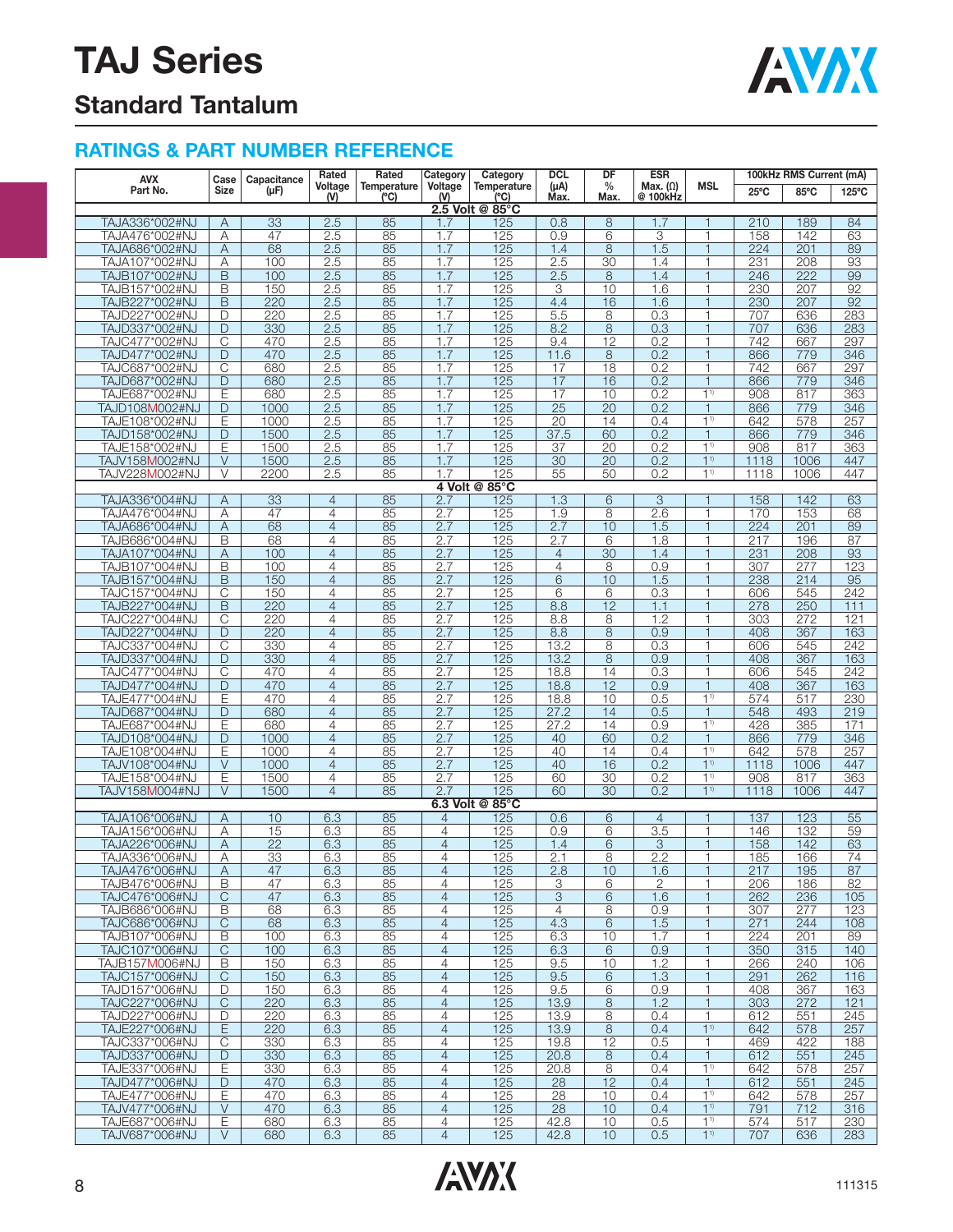

### **Standard Tantalum**

#### **RATINGS & PART NUMBER REFERENCE**

| <b>AVX</b>                       | Case                       | Capacitance           | Rated<br>Rated<br>Voltage<br>Temperature | Category | Category<br><b>DCL</b><br>Voltage<br>$(\mu A)$<br><b>Temperature</b> | DF<br><b>ESR</b><br>$\%$<br>Max. $(\Omega)$ |                 | 100kHz RMS Current (mA) |                  |                                |                  |            |                 |
|----------------------------------|----------------------------|-----------------------|------------------------------------------|----------|----------------------------------------------------------------------|---------------------------------------------|-----------------|-------------------------|------------------|--------------------------------|------------------|------------|-----------------|
| Part No.                         | Size                       | $(\mu F)$             | (V)                                      | (°C)     | ( V )                                                                | (°C)                                        | Max.            | Max.                    | @ 100kHz         | <b>MSL</b>                     | $25^{\circ}$ C   | 85°C       | 125°C           |
| <b>TAJE108M006#NJ</b>            | Ε                          | 1000                  | 6.3                                      | 85       | $\overline{4}$                                                       | 125                                         | 60              | 20                      | 0.2              | $1^{1}$                        | 908              | 817        | 363             |
| TAJV108M006#NJ                   | V                          | 1000                  | 6.3                                      | 85       | 4                                                                    | 125                                         | 60              | 16                      | 0.2              | 1 <sup>1</sup>                 | 1118             | 1006       | 447             |
|                                  |                            |                       |                                          |          |                                                                      | 10 Volt @ 85°C                              |                 |                         |                  |                                |                  |            |                 |
| TAJA475*010#NJ                   | Α                          | 4.7                   | 10                                       | 85       |                                                                      | 125                                         | 0.5             | $\overline{6}$          | 5                |                                | 122              | 110        | 49              |
| TAJA685*010#NJ                   | Α                          | 6.8                   | 10                                       | 85       | $\overline{7}$                                                       | 125                                         | 0.7             | 6                       | $\overline{4}$   | $\mathbf{1}$                   | 137              | 123        | 55              |
| TAJA106*010#NJ                   | Α                          | 10                    | 10                                       | 85       | $\overline{7}$                                                       | 125                                         | $\mathbf{1}$    | 6                       | $\overline{3}$   | $\mathbf{1}$                   | 158              | 142        | 63              |
| TAJA156*010#NJ                   | Α                          | 15                    | 10                                       | 85       | $\overline{7}$                                                       | 125                                         | 1.5             | 6                       | 3.2              | 1                              | 153              | 138        | 61              |
| TAJB156*010#NJ<br>TAJA226*010#NJ | B<br>Α                     | 15<br>$\overline{22}$ | 10<br>10                                 | 85<br>85 | $\overline{7}$<br>7                                                  | 125<br>125                                  | 1.5<br>2.2      | 6<br>8                  | 2.8<br>3         | $\mathbf{1}$<br>1              | 174<br>158       | 157<br>142 | 70<br>63        |
| TAJB226*010#NJ                   | B                          | $\overline{22}$       | 10                                       | 85       | 7                                                                    | 125                                         | 2.2             | 6                       | 2.4              | $\overline{1}$                 | 188              | 169        | 75              |
| TAJA336*010#NJ                   | Α                          | 33                    | 10                                       | 85       | 7                                                                    | 125                                         | 3.3             | 8                       | 1.7              | 1                              | 210              | 189        | 84              |
| TAJB336*010#NJ                   | B                          | 33                    | 10                                       | 85       | $\overline{7}$                                                       | 125                                         | 3.3             | 6                       | 1.8              | $\mathbf{1}$                   | 217              | 196        | 87              |
| TAJC336*010#NJ                   | $\overline{\mathrm{C}}$    | 33                    | 10                                       | 85       | $\overline{7}$                                                       | 125                                         | 3.3             | 6                       | 1.6              | 1                              | 262              | 236        | 105             |
| TAJB476*010#NJ                   | B                          | 47                    | 10                                       | 85       | $\overline{7}$                                                       | 125                                         | 4.7             | 8                       | $\mathbf{1}$     | $\overline{1}$                 | 292              | 262        | 117             |
| TAJC476*010#NJ                   | С                          | 47                    | 10                                       | 85       | 7                                                                    | 125                                         | 4.7             | 6                       | 1.2              | 1                              | 303              | 272        | 121             |
| TAJB686*010#NJ                   | B                          | 68                    | 10                                       | 85       | $\overline{7}$                                                       | 125                                         | 6.8             | 6                       | 1.4              | $\overline{1}$                 | 246              | 222        | 99              |
| TAJC686*010#NJ                   | C                          | 68                    | 10                                       | 85       | 7                                                                    | 125                                         | 6.8             | 6                       | 1.3              | 1                              | 291              | 262        | 116             |
| TAJB107*010#NJ                   | B                          | 100                   | 10                                       | 85       | $\overline{7}$                                                       | 125                                         | 10              | 8                       | 1.4              | $\mathbf{1}$                   | 246              | 222        | 99              |
| TAJC107*010#NJ                   | $\overline{C}$             | 100                   | 10                                       | 85       | $\overline{7}$                                                       | 125                                         | 10              | 8                       | 1.2              | 1                              | 303              | 272        | 121             |
| TAJD107*010#NJ                   | D<br>$\overline{\text{C}}$ | 100                   | 10                                       | 85       | $\overline{7}$                                                       | 125                                         | 10              | 6                       | 0.9              | $\mathbf{1}$<br>1              | 408              | 367        | 163             |
| TAJC157*010#NJ<br>TAJD157*010#NJ | D                          | 150<br>150            | 10<br>10                                 | 85<br>85 | 7<br>7                                                               | 125<br>125                                  | 15<br>15        | 8<br>8                  | 0.9<br>0.9       | $\mathbf{1}$                   | 350<br>408       | 315<br>367 | 140<br>163      |
| TAJE157*010#NJ                   | Ε                          | 150                   | 10                                       | 85       | $\overline{7}$                                                       | 125                                         | 15              | 8                       | 0.9              | 1 <sup>1</sup>                 | 428              | 385        | 171             |
| TAJC227*010#NJ                   | C                          | 220                   | 10                                       | 85       | $\overline{7}$                                                       | 125                                         | $\overline{22}$ | 16                      | 0.5              | $\mathbf{1}$                   | 469              | 422        | 188             |
| TAJD227*010#NJ                   | D                          | 220                   | 10                                       | 85       | $\overline{7}$                                                       | 125                                         | $\overline{22}$ | 8                       | 0.5              | 1                              | 548              | 493        | 219             |
| TAJE227*010#NJ                   | E                          | 220                   | 10                                       | 85       | $\overline{7}$                                                       | 125                                         | $\overline{22}$ | 8                       | 0.5              | 1 <sup>1</sup>                 | 574              | 517        | 230             |
| TAJD337*010#NJ                   | D                          | 330                   | 10                                       | 85       | 7                                                                    | 125                                         | 33              | 8                       | 0.9              | 1                              | 408              | 367        | 163             |
| TAJE337*010#NJ                   | E                          | 330                   | 10                                       | 85       | $\overline{7}$                                                       | 125                                         | 33              | 8                       | 0.9              | 1 <sup>1</sup>                 | 428              | 385        | 171             |
| TAJV337*010#NJ                   | $\vee$                     | 330                   | 10                                       | 85       | 7                                                                    | 125                                         | 33              | 10                      | 0.9              | 1 <sup>1</sup>                 | 572              | 474        | 211             |
| TAJE477*010#NJ                   | E                          | 470                   | 10                                       | 85       | $\overline{7}$                                                       | 125                                         | 47              | 10                      | 0.5              | 1 <sup>1</sup>                 | 574              | 517        | 230             |
| TAJU477*010RNJ                   | U                          | 470                   | 10                                       | 85       | $\overline{7}$                                                       | 125                                         | 47              | 12                      | 0.5              | 1 <sup>1</sup>                 | 574              | 517        | 230             |
| TAJV477*010#NJ                   | $\vee$                     | 470                   | 10                                       | 85       | $\overline{7}$                                                       | 125                                         | 47              | 10                      | 0.5              | 1 <sup>1</sup>                 | 707              | 636        | 283             |
| TAJA225*016#NJ                   | Α                          | 2.2                   | $\overline{16}$                          | 85       | 10                                                                   | 16 Volt @ 85°C<br>125                       | 0.5             | $\overline{6}$          | 6.5              | 1                              | 107              | 97         | 43              |
| TAJA335*016#NJ                   | Α                          | 3.3                   | 16                                       | 85       | 10                                                                   | 125                                         | 0.5             | 6                       | 5                | $\mathbf{1}$                   | 122              | 110        | 49              |
| TAJB335*016#NJ                   | B                          | 3.3                   | 16                                       | 85       | 10                                                                   | 125                                         | 0.5             | 6                       | 4.5              | $\mathbf{1}$                   | 137              | 124        | $\overline{55}$ |
| TAJA475*016#NJ                   | Α                          | 4.7                   | 16                                       | 85       | 10                                                                   | 125                                         | 0.8             | 6                       | $\overline{4}$   | $\mathbf{1}$                   | 137              | 123        | 55              |
| TAJB475*016#NJ                   | B                          | 4.7                   | 16                                       | 85       | 10                                                                   | 125                                         | 0.8             | 6                       | $\overline{3.5}$ | $\mathbf{1}$                   | 156              | 140        | 62              |
| TAJA685*016#NJ                   | Α                          | 6.8                   | 16                                       | 85       | 10                                                                   | 125                                         | 1.1             | 6                       | 3.5              | 1                              | 146              | 132        | 59              |
| TAJB685*016#NJ                   | B                          | 6.8                   | 16                                       | 85       | 10                                                                   | 125                                         | 1.1             | 6                       | 2.5              | $\overline{1}$                 | 184              | 166        | 74              |
| TAJA106*016#NJ                   | Α                          | 10                    | 16                                       | 85       | 10                                                                   | 125                                         | 1.6             | 6                       | 3                | 1                              | 158              | 142        | 63              |
| TAJB106*016#NJ                   | B                          | 10                    | 16                                       | 85       | 10                                                                   | 125                                         | 1.6             | 6                       | 2.8              | $\mathbf{1}$                   | 174              | 157        | 70              |
| TAJC106*016#NJ                   | $\overline{C}$             | 10                    | 16                                       | 85       | 10                                                                   | 125                                         | 1.6             | 6                       | 2                | 1                              | 235              | 211        | 94              |
| TAJA156*016#NJ                   | Α                          | 15                    | 16                                       | 85       | 10                                                                   | 125                                         | 2.4             | 6                       | $\overline{2}$   | $\mathbf{1}$                   | 194              | 174        | 77              |
| TAJB156*016#NJ                   | B                          | 15                    | 16                                       | 85       | 10                                                                   | 125                                         | 2.4             | 6                       | 2.5              | 1<br>$\overline{1}$            | 184              | 166        | 74              |
| TAJC156*016#NJ<br>TAJB226*016#NJ | $\overline{C}$<br>B        | 15<br>22              | 16<br>16                                 | 85<br>85 | 10<br>10                                                             | 125<br>125                                  | 2.4<br>3.5      | 6<br>6                  | 1.8<br>2.3       | 1                              | 247<br>192       | 222<br>173 | 99<br>77        |
| TAJC226*016#NJ                   | C                          | 22                    | 16                                       | 85       | 10                                                                   | 125                                         | 3.5             | 6                       | $\mathbf{1}$     | $\mathbf{1}$                   | 332              | 298        | 133             |
| TAJD226*016#NJ                   | D                          | 22                    | 16                                       | 85       | 10                                                                   | 125                                         | 3.5             | 6                       | 1.1              | 1                              | 369              | 332        | 148             |
| TAJB336*016#NJ                   | B                          | 33                    | 16                                       | 85       | 10                                                                   | 125                                         | 5.3             | 8                       | 2.1              | $\mathbf{1}$                   | 201              | 181        | 80              |
| IAJC336^016#NJ                   | U                          | 33                    | 16                                       | 85       | 10                                                                   | 125                                         | 5.3             | 6                       | 1.5              |                                | 271              | 244        | 108             |
| TAJD336*016#NJ                   | D                          | 33                    | 16                                       | 85       | 10                                                                   | 125                                         | 5.3             | 6                       | 0.9              | $\mathbf{1}$                   | 408              | 367        | 163             |
| TAJC476*016#NJ                   | С                          | 47                    | 16                                       | 85       | 10                                                                   | 125                                         | 7.5             | 6                       | 0.5              | 1                              | 469              | 422        | 188             |
| TAJD476*016#NJ                   | D                          | 47                    | 16                                       | 85       | 10                                                                   | 125                                         | 7.5             | 6                       | 0.9              | $\mathbf{1}$                   | 408              | 367        | 163             |
| TAJC686*016#NJ                   | $\overline{C}$             | 68                    | 16                                       | 85       | 10                                                                   | 125                                         | 10.9            | 6                       | 1.3              | $\mathbf{1}$                   | 291              | 262        | 116             |
| TAJD686*016#NJ                   | D                          | 68                    | 16                                       | 85       | 10                                                                   | 125                                         | 10.9            | 6                       | 0.9              | $\mathbf{1}$                   | 408              | 367        | 163             |
| TAJC107*016#NJ                   | $\overline{\text{C}}$      | 100                   | 16                                       | 85       | 10                                                                   | 125                                         | 16              | 8                       | $\mathbf{1}$     | 1                              | 332              | 298        | 133             |
| TAJD107*016#NJ                   | D                          | 100                   | 16                                       | 85       | 10                                                                   | 125                                         | 16              | 6                       | 0.6              | $\mathbf{1}$                   | 500              | 450        | 200             |
| TAJE107*016#NJ<br>TAJD157*016#NJ | Ε<br>D                     | 100<br>150            | 16<br>16                                 | 85<br>85 | 10<br>10                                                             | 125<br>125                                  | 16<br>24        | 6<br>6                  | 0.9<br>0.9       | 1 <sup>1</sup><br>$\mathbf{1}$ | 428<br>408       | 385<br>367 | 171<br>163      |
| TAJE157*016#NJ                   | Ε                          | 150                   | 16                                       | 85       | 10                                                                   | 125                                         | 23              | 8                       | 0.3              | 1 <sup>1</sup>                 | $\overline{742}$ | 667        | 297             |
| TAJV157*016#NJ                   | $\vee$                     | 150                   | 16                                       | 85       | 10                                                                   | 125                                         | 24              | 8                       | 0.5              | 1 <sup>1</sup>                 | 707              | 636        | 283             |
| TAJE227*016#NJ                   | Ε                          | 220                   | 16                                       | 85       | 10                                                                   | 125                                         | 35.2            | 10                      | 0.5              | 1 <sup>1</sup>                 | 574              | 517        | 230             |
| TAJV227*016#NJ                   | $\vee$                     | 220                   | 16                                       | 85       | 10                                                                   | 125                                         | 35.2            | 8                       | 0.9              | 1 <sup>1</sup>                 | 527              | 474        | 211             |
| TAJE337M016#NJ                   | Е                          | 330                   | 16                                       | 85       | 10                                                                   | 125                                         | 52.8            | 30                      | 0.4              | 1 <sup>1</sup>                 | 642              | 578        | 257             |
|                                  |                            |                       |                                          |          |                                                                      | 20 Volt @ 85°C                              |                 |                         |                  |                                |                  |            |                 |
| TAJA105*020#NJ                   | A                          | $\mathbf{1}$          | $\overline{20}$                          | 85       | 13                                                                   | 125                                         | 0.5             | $\overline{4}$          | 9                | $\mathbf{1}$                   | 91               | 82         | 37              |
| TAJA155*020#NJ                   | Α                          | 1.5                   | 20                                       | 85       | 13                                                                   | 125                                         | 0.5             | 6                       | 6.5              | 1                              | 107              | 97         | 43              |
| TAJA225*020#NJ                   | $\mathsf{A}$               | 2.2                   | 20                                       | 85       | 13                                                                   | 125                                         | 0.5             | 6                       | 5.3              | $\mathbf{1}$                   | 119              | 107        | 48              |
| TAJB225*020#NJ                   | В                          | 2.2                   | 20                                       | 85       | 13                                                                   | 125                                         | 0.5             | 6                       | 3.5              | 1                              | 156              | 140        | 62              |
| TAJA335*020#NJ                   | A                          | 3.3                   | 20                                       | 85       | 13                                                                   | 125                                         | 0.7             | 6                       | 4.5              | $\mathbf{1}$                   | 129              | 116        | 52              |

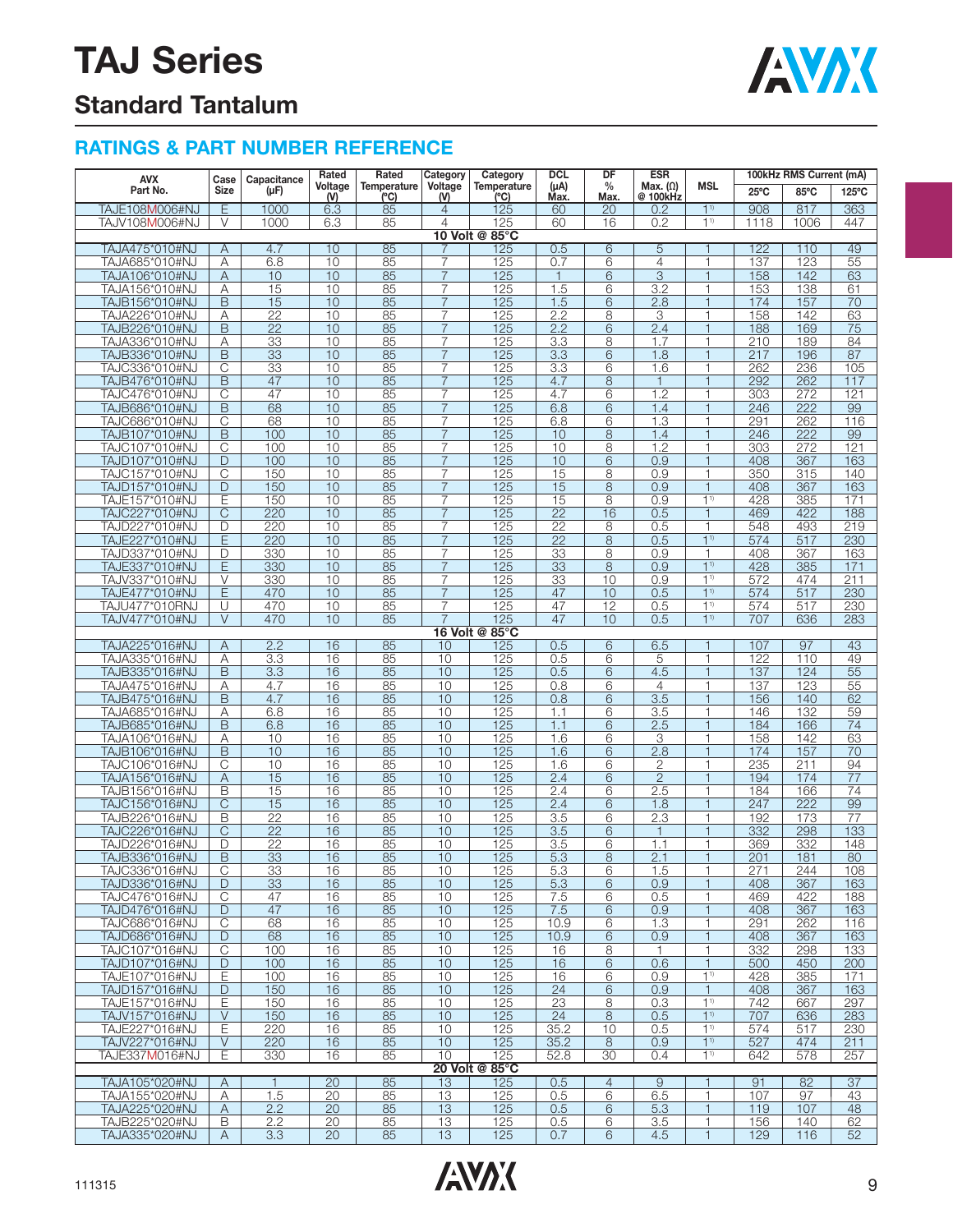

## **Standard Tantalum**

### **RATINGS & PART NUMBER REFERENCE**

| <b>AVX</b>                       | Case                       | Capacitance           | Rated                 | Rated<br>Temperature | Category              | Category                  | <b>DCL</b>            | DF                               | <b>ESR</b>                  |                               |                | 100kHz RMS Current (mA) |                 |
|----------------------------------|----------------------------|-----------------------|-----------------------|----------------------|-----------------------|---------------------------|-----------------------|----------------------------------|-----------------------------|-------------------------------|----------------|-------------------------|-----------------|
| Part No.                         | <b>Size</b>                | $(\mu F)$             | Voltage<br>(N)        | (°C)                 | Voltage<br>(V)        | <b>Temperature</b><br>(C) | $(\mu A)$<br>Max.     | $\%$<br>Max.                     | Max. $(\Omega)$<br>@ 100kHz | <b>MSL</b>                    | $25^{\circ}$ C | 85°C                    | 125°C           |
| TAJB335*020#NJ                   | B                          | 3.3                   | 20                    | 85                   | 13                    | 125                       | 0.7                   | 6                                | 3                           | 1                             | 168            | 151                     | 67              |
| TAJA475*020#NJ                   | Α                          | 4.7                   | 20                    | 85                   | 13                    | 125                       | 0.9                   | 6                                | $\overline{4}$              | $\mathbf{1}$                  | 137            | 123                     | 55              |
| TAJB475*020#NJ                   | B                          | 4.7                   | 20                    | 85                   | 13                    | 125                       | 0.9                   | 6                                | 3                           | $\mathbf{1}$                  | 168            | 151                     | 67              |
| TAJA685*020#NJ                   | Α                          | 6.8                   | $\overline{20}$       | 85                   | 13                    | 125                       | 1.4                   | 6                                | 2.4                         | 1                             | 177            | 159                     | 71              |
| TAJB685*020#NJ                   | B                          | 6.8                   | $\overline{20}$       | 85                   | 13                    | 125                       | 1.4                   | 6                                | 2.5                         | $\overline{\phantom{a}}$      | 184            | 166                     | 74              |
| TAJC685*020#NJ<br>TAJB106*020#NJ | C<br>B                     | 6.8<br>10             | 20<br>$\overline{20}$ | 85<br>85             | 13<br>13              | 125<br>125                | 1.4<br>$\overline{2}$ | 6<br>6                           | $\mathbf{2}$<br>2.1         | $\mathbf{1}$<br>$\mathbf{1}$  | 235<br>201     | 211<br>181              | 94<br>80        |
| TAJC106*020#NJ                   | С                          | 10                    | 20                    | 85                   | 13                    | 125                       | $\overline{2}$        | 6                                | 1.2                         | 1                             | 303            | 272                     | 121             |
| TAJB156*020#NJ                   | B                          | 15                    | 20                    | 85                   | 13                    | 125                       | 3                     | 6                                | $\overline{2}$              | $\mathbf{1}$                  | 206            | 186                     | 82              |
| TAJC156*020#NJ                   | C                          | 15                    | 20                    | 85                   | 13                    | 125                       | 3                     | 6                                | 1.7                         | 1                             | 254            | 229                     | 102             |
| TAJB226*020#NJ                   | $\overline{B}$             | $\overline{22}$       | 20                    | 85                   | 13                    | 125                       | 4.4                   | 6                                | 1.8                         | $\overline{\phantom{a}}$      | 217            | 196                     | 87              |
| TAJC226*020#NJ                   | C                          | $\overline{22}$       | 20                    | 85                   | 13                    | 125                       | 4.4                   | 6                                | 1.6                         | 1                             | 262            | 236                     | 105             |
| TAJD226*020#NJ                   | D                          | $\overline{22}$       | $\overline{20}$       | 85                   | 13                    | 125                       | 4.4                   | 6                                | 0.9                         | $\mathbf{1}$                  | 408            | 367                     | 163             |
| TAJC336*020#NJ                   | $\overline{\mathrm{C}}$    | 33                    | 20                    | 85                   | 13                    | 125                       | 6.6                   | 6                                | 1.5                         | $\mathbf{1}$                  | 271            | 244                     | 108             |
| TAJD336*020#NJ                   | D                          | 33                    | 20                    | 85                   | 13                    | 125                       | 6.6                   | 6                                | 0.9                         | $\overline{\phantom{a}}$      | 408            | 367                     | 163             |
| TAJC476*020#NJ<br>TAJD476*020#NJ | $\overline{\text{C}}$<br>D | 47<br>47              | $\overline{20}$<br>20 | 85<br>85             | 13<br>$\overline{13}$ | 125<br>125                | 9.4<br>9.4            | 6<br>6                           | 0.5<br>0.9                  | 1<br>$\overline{\phantom{a}}$ | 469<br>408     | 422<br>367              | 188<br>163      |
| TAJE476*020#NJ                   | Ε                          | 47                    | 20                    | 85                   | 13                    | 125                       | 9.4                   | 6                                | 0.9                         | 1 <sup>1</sup>                | 428            | 385                     | 171             |
| TAJC686M020#NJ                   | C                          | 68                    | $\overline{20}$       | 85                   | 13                    | 125                       | 13.6                  | 8                                | 0.5                         | $\mathbf{1}$                  | 469            | 422                     | 188             |
| TAJD686*020#NJ                   | D                          | 68                    | 20                    | 85                   | 13                    | 125                       | 13.6                  | 6                                | 0.4                         | 1                             | 612            | 551                     | 245             |
| TAJE686*020#NJ                   | E                          | 68                    | 20                    | 85                   | 13                    | 125                       | 13.6                  | 6                                | 0.9                         | $1^{1}$                       | 428            | 385                     | 171             |
| TAJD107*020#NJ                   | D                          | 100                   | 20                    | 85                   | 13                    | 125                       | 20                    | 6                                | 0.5                         | 1                             | 548            | 493                     | 219             |
| TAJE107*020#NJ                   | E                          | 100                   | $\overline{20}$       | 85                   | 13                    | 125                       | $\overline{20}$       | 6                                | 0.4                         | 1 <sup>1</sup>                | 642            | 578                     | 257             |
| TAJV107*020#NJ                   | $\vee$                     | 100                   | 20                    | 85                   | 13                    | 125                       | 20                    | 8                                | 0.9                         | 1 <sup>1</sup>                | 527            | 474                     | 211             |
| TAJE157*020#NJ                   | E                          | 150                   | 20                    | 85                   | 13                    | 125                       | 30                    | 8                                | 0.3                         | 1 <sup>1</sup>                | 742            | 667                     | 297             |
| TAJV157*020#NJ                   | V                          | 150                   | 20                    | 85                   | 13                    | 125                       | $\overline{30}$       | 8                                | 0.3                         | $1^{1}$                       | 913            | 822                     | 365             |
| TAJA474*025#NJ                   |                            | 0.47                  | $\overline{25}$       | 85                   | 17                    | 25 Volt @ 85°C<br>125     | 0.5                   | $\overline{4}$                   | 14                          | 1                             | 73             | 66                      | 29              |
| TAJA684*025#NJ                   | Α<br>Α                     | 0.68                  | $\overline{25}$       | 85                   | 17                    | 125                       | 0.5                   | $\overline{4}$                   | 10                          | 1                             | 87             | 78                      | $\overline{35}$ |
| TAJA105*025#NJ                   | Α                          | $\mathbf{1}$          | 25                    | 85                   | 17                    | 125                       | 0.5                   | $\overline{4}$                   | 8                           | $\overline{1}$                | 97             | 87                      | 39              |
| TAJA155*025#NJ                   | Α                          | 1.5                   | 25                    | 85                   | 17                    | 125                       | 0.5                   | 6                                | 7.5                         | 1                             | 100            | 90                      | 40              |
| TAJB155*025#NJ                   | B                          | 1.5                   | 25                    | 85                   | 17                    | 125                       | 0.5                   | 6                                | 5                           | $\mathbf{1}$                  | 130            | 117                     | 52              |
| TAJA225*025#NJ                   | Α                          | 2.2                   | $\overline{25}$       | 85                   | 17                    | 125                       | 0.6                   | 6                                | $\overline{7}$              | 1                             | 104            | 93                      | 41              |
| TAJB225*025#NJ                   | B                          | 2.2                   | $\overline{25}$       | 85                   | 17                    | 125                       | 0.6                   | 6                                | 4.5                         | $\mathbf{1}$                  | 137            | 124                     | $\overline{55}$ |
| TAJA335*025#NJ                   | Α                          | 3.3                   | 25                    | 85                   | 17                    | 125                       | 0.8                   | 6                                | 3.7                         | 1                             | 142            | 128                     | 57              |
| TAJB335*025#NJ                   | B                          | 3.3                   | 25                    | 85                   | 17                    | 125                       | 0.8                   | 6                                | 3.5                         |                               | 156            | 140                     | 62              |
| TAJA475*025#NJ                   | Α                          | 4.7                   | 25                    | 85                   | 17                    | 125                       | 1.2                   | 6                                | 3.1                         | 1                             | 156            | 140                     | 62              |
| TAJB475*025#NJ<br>TAJB685*025#NJ | B<br>B                     | 4.7<br>6.8            | 25<br>25              | 85<br>85             | 17<br>17              | 125<br>125                | 1.2<br>1.7            | 6<br>6                           | 1.5<br>2.8                  | $\mathbf{1}$<br>1             | 238<br>174     | 214<br>157              | 95<br>70        |
| TAJC685*025#NJ                   | $\overline{\text{C}}$      | 6.8                   | $\overline{25}$       | 85                   | 17                    | 125                       | 1.7                   | 6                                | $\overline{2}$              | $\mathbf{1}$                  | 235            | 211                     | 94              |
| TAJB106*025#NJ                   | B                          | 10                    | 25                    | 85                   | 17                    | 125                       | 2.5                   | 6                                | 2.5                         | 1                             | 184            | 166                     | $\overline{74}$ |
| TAJC106*025#NJ                   | C                          | 10                    | 25                    | 85                   | 17                    | 125                       | 2.5                   | 6                                | 1.8                         | $\overline{1}$                | 247            | $\overline{222}$        | 99              |
| TAJD106*025#NJ                   | D                          | 10                    | 25                    | 85                   | 17                    | 125                       | 2.5                   | 6                                | 1.2                         | 1                             | 354            | 318                     | 141             |
| TAJC156*025#NJ                   | $\mathsf{C}$               | 15                    | 25                    | 85                   | $\overline{17}$       | 125                       | 3.8                   | 6                                | 1.6                         | $\mathbf{1}$                  | 262            | 236                     | 105             |
| TAJD156*025#NJ                   | D                          | 15                    | 25                    | 85                   | 17                    | 125                       | 3.8                   | 6                                | $\mathbf{1}$                | 1                             | 387            | 349                     | 155             |
| TAJC226*025#NJ                   | C                          | $\overline{22}$       | $\overline{25}$       | 85                   | 17                    | 125                       | 5.5                   | 6                                | 1.4                         | $\mathbf{1}$                  | 280            | 252                     | 112             |
| TAJD226*025#NJ                   | D                          | $\overline{22}$       | 25                    | 85                   | 17                    | 125                       | 5.5                   | 6                                | 0.9                         | 1                             | 408            | 367                     | 163             |
| TAJC336*025#NJ                   | C                          | 33                    | 25                    | 85                   | 17                    | 125                       | 8.3                   | 6                                | 0.9                         |                               | 350            | 315                     | 140<br>163      |
| TAJD336*025#NJ<br>TAJE336*025#NJ | D<br>E                     | 33<br>$\overline{33}$ | 25<br>25              | 85<br>85             | 17<br>17              | 125<br>125                | 8.3<br>8.3            | 6<br>6                           | 0.9<br>0.9                  | 1<br>11                       | 408<br>428     | 367<br>385              | 171             |
| IAJD476*025#NJ                   | D                          | 47                    | <u>25 </u>            | <u>85</u>            | 17                    | 125                       | 11.8                  | 6                                | 0.9                         |                               | 408            | 367                     | 163             |
| TAJE476*025#NJ                   | E                          | 47                    | $\overline{25}$       | 85                   | 17                    | 125                       | 11.8                  | 6                                | 0.9                         | 1 <sup>1</sup>                | 428            | 385                     | 171             |
| TAJD686*025#NJ                   | D                          | 68                    | 25                    | 85                   | 17                    | 125                       | 17                    | 6                                | 0.9                         | 1                             | 408            | 367                     | 163             |
| TAJE686*025#NJ                   | Ε                          | 68                    | 25                    | 85                   | 17                    | 125                       | 17                    | 6                                | 0.9                         | $1^{1}$                       | 428            | 385                     | 171             |
| TAJV686*025#NJ                   | V                          | 68                    | 25                    | 85                   | 17                    | 125                       | 17                    | 6                                | 0.9                         | 1 <sup>1</sup>                | 527            | 474                     | 211             |
| TAJE107*025#NJ                   | E                          | 100                   | 25                    | 85                   | 17                    | 125                       | 25                    | 10                               | 0.3                         | 1 <sup>1</sup>                | 742            | 667                     | 297             |
| TAJV107*025#NJ                   | V                          | 100                   | 25                    | 85                   | 17                    | 125                       | 25                    | 8                                | 0.4                         | $1^{1}$                       | 791            | 712                     | 316             |
| TAJV157M025#NJ                   | V                          | 150                   | 25                    | 85                   | 17                    | 125                       | 37.5                  | 10                               | 0.4                         | 1 <sup>1</sup>                | 791            | 712                     | 316             |
|                                  |                            |                       |                       |                      |                       | 35 Volt @ 85°C            |                       |                                  |                             |                               |                |                         |                 |
| TAJA104*035#NJ<br>TAJA154*035#NJ | A<br>Α                     | 0.1<br>0.15           | 35<br>35              | 85<br>85             | 23<br>23              | 125<br>125                | 0.5<br>0.5            | $\overline{4}$<br>$\overline{4}$ | 24<br>21                    | 1                             | 56<br>60       | 50<br>54                | 22<br>24        |
| TAJA224*035#NJ                   | A                          | 0.22                  | 35                    | 85                   | $\overline{23}$       | 125                       | 0.5                   | $\overline{4}$                   | 18                          | $\mathbf{1}$                  | 65             | 58                      | 26              |
| TAJA334*035#NJ                   | Α                          | 0.33                  | 35                    | 85                   | 23                    | 125                       | 0.5                   | $\overline{4}$                   | 15                          | 1                             | 71             | 64                      | 28              |
| TAJA474*035#NJ                   | A                          | 0.47                  | 35                    | 85                   | $\overline{23}$       | 125                       | 0.5                   | $\overline{4}$                   | $\overline{12}$             | $\mathbf{1}$                  | 79             | 71                      | $\overline{32}$ |
| TAJB474*035#NJ                   | В                          | 0.47                  | 35                    | 85                   | 23                    | 125                       | 0.5                   | 4                                | 10                          | 1                             | 92             | 83                      | 37              |
| TAJA684*035#NJ                   | Α                          | 0.68                  | 35                    | 85                   | 23                    | 125                       | 0.5                   | $\overline{4}$                   | 8                           | $\mathbf{1}$                  | 97             | 87                      | 39              |
| TAJB684*035#NJ                   | B                          | 0.68                  | 35                    | 85                   | 23                    | 125                       | 0.5                   | 4                                | 8                           | 1                             | 103            | 93                      | 41              |
| TAJA105*035#NJ                   | Α                          | $\mathbf{1}$          | 35                    | 85                   | 23                    | 125                       | 0.5                   | $\overline{4}$                   | 7.5                         | $\mathbf{1}$                  | 100            | 90                      | 40              |
| TAJB105*035#NJ                   | B                          | 1                     | 35                    | 85                   | 23                    | 125                       | 0.5                   | $\overline{4}$                   | 6.5                         | 1                             | 114            | 103                     | 46              |
| TAJA155*035#NJ                   | A                          | 1.5                   | 35                    | 85                   | 23                    | 125                       | 0.5                   | 6                                | 7.5                         | 1                             | 100            | 90                      | 40              |
| TAJB155*035#NJ                   | B                          | 1.5                   | 35                    | 85                   | 23<br>23              | 125                       | 0.5                   | 6                                | 5.2                         | 1                             | 128            | 115                     | 51              |
| TAJC155*035#NJ                   | C                          | 1.5                   | 35                    | 85                   |                       | 125                       | 0.5                   | 6                                | 4.5                         | 1                             | 156            | 141                     | 63              |

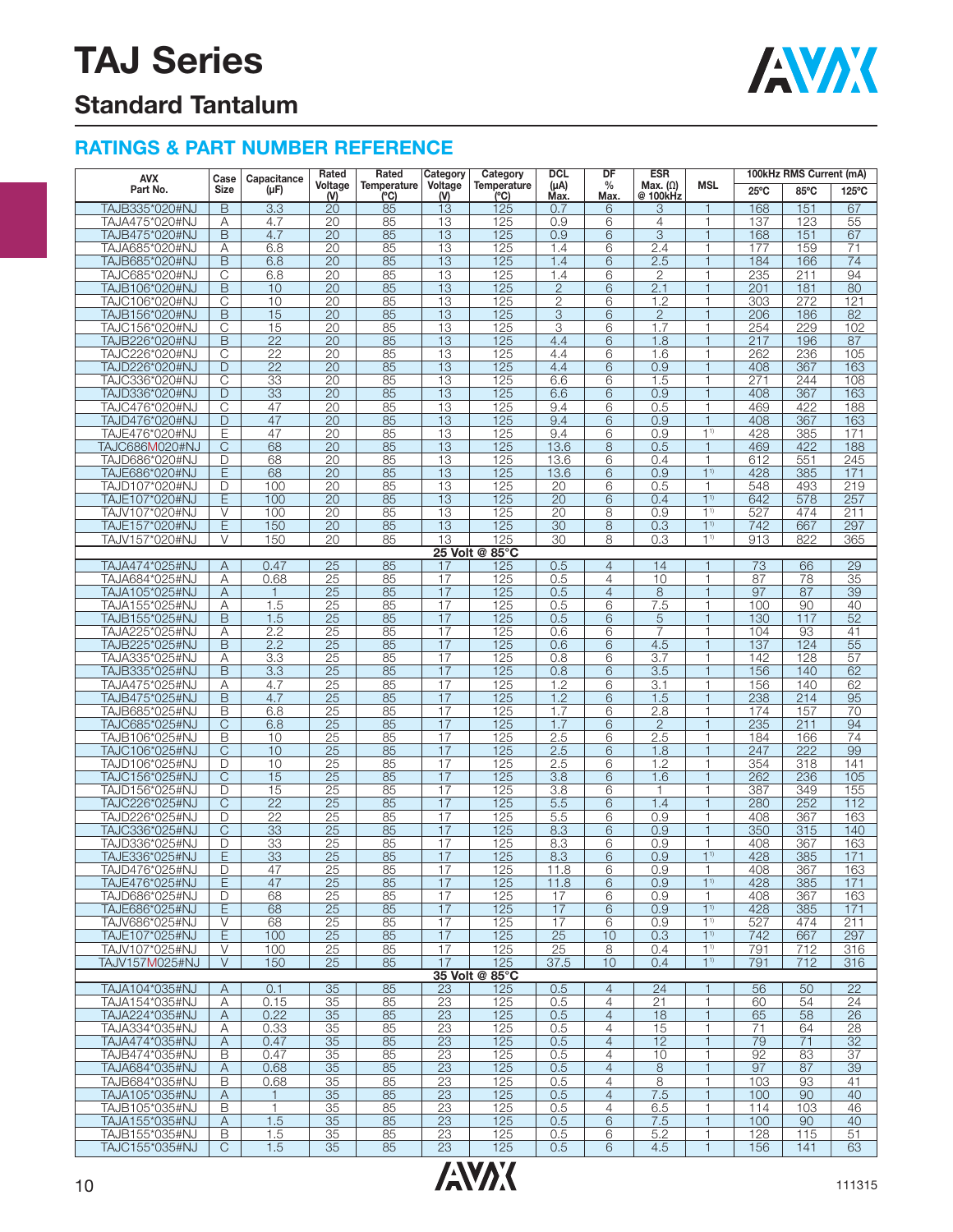

### **Standard Tantalum**

#### **RATINGS & PART NUMBER REFERENCE**

| <b>AVX</b>     |                         | Case<br>Capacitance | Rated           | Rated               | Category        | Category            | <b>DCL</b>        | DF                    | <b>ESR</b><br><b>MSL</b><br>Max. $(\Omega)$ |                          | 100kHz RMS Current (mA) |      |                  |  |
|----------------|-------------------------|---------------------|-----------------|---------------------|-----------------|---------------------|-------------------|-----------------------|---------------------------------------------|--------------------------|-------------------------|------|------------------|--|
| Part No.       | <b>Size</b>             | $(\mu F)$           | Voltage<br>$W$  | Temperature<br>(°C) | Voltage<br>(V)  | Temperature<br>(°C) | $(\mu A)$<br>Max. | $\frac{0}{0}$<br>Max. | @ 100kHz                                    |                          | 25°C                    | 85°C | 125°C            |  |
| TAJA225*035#NJ | Α                       | 2.2                 | 35              | 85                  | 23              | 125                 | 0.8               | 6                     | 4.5                                         |                          | 129                     | 116  | 52               |  |
| TAJB225*035#NJ | B                       | 2.2                 | 35              | 85                  | 23              | 125                 | 0.8               | 6                     | 4.2                                         | 1                        | 142                     | 128  | 57               |  |
| TAJC225*035#NJ | $\overline{C}$          | 2.2                 | 35              | 85                  | 23              | 125                 | 0.8               | 6                     | 3.5                                         | $\mathbf{1}$             | 177                     | 160  | 71               |  |
| TAJB335*035#NJ | $\overline{B}$          | 3.3                 | $\overline{35}$ | 85                  | $\overline{23}$ | 125                 | 1.2               | 6                     | $\overline{3.5}$                            | 1                        | 156                     | 140  | 62               |  |
| TAJC335*035#NJ | $\overline{\mathrm{C}}$ | 3.3                 | $\overline{35}$ | 85                  | 23              | 125                 | 1.2               | 6                     | 2.5                                         | 1                        | 210                     | 189  | 84               |  |
| TAJB475*035#NJ | B                       | 4.7                 | 35              | 85                  | 23              | 125                 | 1.6               | 6                     | 3.1                                         | 1                        | 166                     | 149  | 66               |  |
| TAJC475*035#NJ | C                       | 4.7                 | 35              | 85                  | 23              | 125                 | 1.6               | 6                     | 2.2                                         | 1                        | 224                     | 201  | 89               |  |
| TAJD475*035#NJ | D                       | 4.7                 | 35              | 85                  | 23              | 125                 | 1.6               | 6                     | 1.5                                         | 1                        | 316                     | 285  | 126              |  |
| TAJC685*035#NJ | $\overline{\mathrm{C}}$ | 6.8                 | 35              | 85                  | 23              | 125                 | 2.4               | 6                     | 1.8                                         | $\overline{1}$           | 247                     | 222  | 99               |  |
| TAJD685*035#NJ | D                       | 6.8                 | 35              | 85                  | 23              | 125                 | 2.4               | 6                     | 1.3                                         | 1                        | 340                     | 306  | 136              |  |
| TAJC106*035#NJ | $\overline{C}$          | 10                  | 35              | 85                  | 23              | 125                 | 3.5               | 6                     | 1.6                                         | $\mathbf{1}$             | 262                     | 236  | 105              |  |
| TAJD106*035#NJ | D                       | 10                  | 35              | 85                  | 23              | 125                 | 3.5               | 6                     | 1                                           | 1                        | 387                     | 349  | 155              |  |
| TAJE106*035#NJ | Ē                       | 10                  | 35              | 85                  | $\overline{23}$ | 125                 | 3.5               | 6                     | 0.9                                         | 1 <sup>1</sup>           | 428                     | 385  | 171              |  |
| TAJC156*035#NJ | С                       | 15                  | 35              | 85                  | 23              | 125                 | 5.3               | 6                     | 1.4                                         | 1                        | 280                     | 252  | 112              |  |
| TAJD156*035#NJ | D                       | 15                  | 35              | 85                  | 23              | 125                 | 5.3               | 6                     | 0.9                                         | $\mathbf{1}$             | 408                     | 367  | 163              |  |
| TAJD226*035#NJ | $\Box$                  | $\overline{22}$     | 35              | 85                  | 23              | 125                 | 7.7               | 6                     | 0.9                                         | 1                        | 408                     | 367  | 163              |  |
| TAJE226*035#NJ | E                       | $\overline{22}$     | 35              | 85                  | 23              | 125                 | 7.7               | $\overline{6}$        | 0.5                                         | 1 <sup>1</sup>           | 574                     | 517  | $\overline{230}$ |  |
| TAJD336*035#NJ | D                       | $\overline{33}$     | 35              | 85                  | $\overline{23}$ | 125                 | 11.6              | 6                     | 0.9                                         | 1                        | 408                     | 367  | 163              |  |
| TAJE336*035#NJ | E                       | 33                  | 35              | 85                  | 23              | 125                 | 11.6              | 6                     | 0.9                                         | 1 <sup>1</sup>           | 428                     | 385  | 171              |  |
| TAJV336*035#NJ | V                       |                     | 35              | 85                  |                 |                     | 11.6              | 6                     | 0.5                                         | 11                       | 707                     | 636  |                  |  |
|                | E                       | 33                  |                 |                     | 23              | 125                 |                   |                       |                                             | 1 <sup>1</sup>           |                         |      | 283              |  |
| TAJE476*035#NJ |                         | 47                  | 35              | 85                  | 23              | 125                 | 16.5              | 6                     | 0.9                                         |                          | 428                     | 385  | 171              |  |
| TAJV476*035#NJ | V                       | 47                  | 35              | 85                  | 23              | 125                 | 16.5              | 6                     | 0.4                                         | 1 <sup>1</sup><br>11     | 791                     | 712  | 316              |  |
| TAJV686*035#NJ | $\vee$                  | 68                  | 35              | 85                  | 23              | 125                 | 23.8              | 6                     | 0.5                                         |                          | 707                     | 363  | 283              |  |
|                |                         | 0.1                 |                 |                     |                 | 50 Volt @ 85°C      |                   |                       |                                             | $\overline{1}$           |                         |      |                  |  |
| TAJA104*050#NJ | Α                       |                     | 50              | 85                  | 33              | 125                 | 0.5               | $\overline{4}$        | $\overline{22}$                             |                          | 58                      | 53   | $\overline{23}$  |  |
| TAJA154*050#NJ | A                       | 0.15                | 50              | 85                  | 33              | 125                 | 0.5               | $\overline{4}$        | 15                                          | 1                        | 71                      | 64   | 28               |  |
| TAJB154*050#NJ | B                       | 0.15                | 50              | 85                  | 33              | 125                 | 0.5               | $\overline{4}$        | 17                                          | $\mathbf{1}$             | 71                      | 64   | 28               |  |
| TAJA224*050#NJ | Α                       | 0.22                | 50              | 85                  | 33              | 125                 | 0.5               | 4                     | 18                                          | 1                        | 65                      | 58   | 26               |  |
| TAJB224*050#NJ | B                       | 0.22                | 50              | 85                  | 33              | 125                 | 0.5               | $\overline{4}$        | 14                                          | $\mathbf{1}$             | 78                      | 70   | 31               |  |
| TAJA334*050#NJ | Α                       | 0.33                | 50              | 85                  | 33              | 125                 | 0.5               | 4                     | 17                                          | 1                        | 66                      | 60   | 27               |  |
| TAJB334*050#NJ | $\overline{\mathsf{B}}$ | 0.33                | 50              | 85                  | 33              | 125                 | 0.5               | $\overline{4}$        | 12                                          | 1                        | 84                      | 76   | 34               |  |
| TAJA474*050#NJ | A                       | 0.47                | 50              | 85                  | 33              | 125                 | 0.5               | $\overline{4}$        | 9.5                                         | 1                        | 89                      | 80   | 36               |  |
| TAJB474*050#NJ | B                       | 0.47                | 50              | 85                  | 33              | 125                 | 0.7               | $\overline{4}$        | 9.5                                         | $\overline{1}$           | 95                      | 85   | 38               |  |
| TAJC474*050#NJ | C                       | 0.47                | 50              | 85                  | 33              | 125                 | 0.5               | $\overline{4}$        | 8                                           | 1                        | 117                     | 106  | 47               |  |
| TAJA684*050#NJ | $\overline{A}$          | 0.68                | 50              | 85                  | 33              | 125                 | 0.5               | $\overline{4}$        | 7.9                                         | 1                        | 97                      | 88   | 39               |  |
| TAJB684*050#NJ | B                       | 0.68                | 50              | 85                  | 33              | 125                 | 0.5               | 4                     | 8                                           | 1                        | 103                     | 93   | 41               |  |
| TAJC684*050#NJ | $\overline{\text{C}}$   | 0.68                | 50              | 85                  | 33              | 125                 | 0.5               | $\overline{4}$        | $\overline{7}$                              | $\mathbf{1}$             | 125                     | 113  | $\overline{50}$  |  |
| TAJA105*050#NJ | Α                       | 1                   | 50              | 85                  | 33              | 125                 | 0.5               | 4                     | 6.6                                         | 1                        | 107                     | 96   | 43               |  |
| TAJB105*050#NJ | B                       | $\mathbf{1}$        | 50              | 85                  | 33              | 125                 | 0.5               | 6                     | $\overline{7}$                              | $\overline{1}$           | 110                     | 99   | 44               |  |
| TAJC105*050#NJ | C                       | $\mathbf{1}$        | 50              | 85                  | 33              | 125                 | 0.5               | 4                     | 5.5                                         | 1                        | 141                     | 127  | 57               |  |
| TAJB155*050#NJ | $\overline{B}$          | 1.5                 | 50              | 85                  | 33              | 125                 | 0.8               | 8                     | 5.4                                         | $\overline{1}$           | 125                     | 113  | 50               |  |
| TAJC155*050#NJ | C                       | 1.5                 | 50              | 85                  | 33              | 125                 | 0.8               | 6                     | 4.5                                         | 1                        | 156                     | 141  | 63               |  |
| TAJD155*050#NJ | D                       | 1.5                 | 50              | 85                  | 33              | 125                 | 0.8               | 6                     | $\overline{4}$                              | 1                        | 194                     | 174  | 77               |  |
| TAJB225*050#NJ | B                       | 2.2                 | 50              | 85                  | 33              | 125                 | 1.1               | 8                     | 4.5                                         | 1                        | 137                     | 124  | 55               |  |
| TAJC225*050#NJ | $\overline{C}$          | 2.2                 | 50              | 85                  | 33              | 125                 | 1.1               | 8                     | 2.5                                         | $\mathbf{1}$             | 210                     | 189  | 84               |  |
| TAJD225*050#NJ | D                       | 2.2                 | 50              | 85                  | $\overline{33}$ | 125                 | 1.1               | 6                     | 2.5                                         | $\overline{\phantom{a}}$ | 245                     | 220  | 98               |  |
| TAJC335*050#NJ | $\overline{\mathrm{C}}$ | 3.3                 | 50              | 85                  | 33              | 125                 | 1.6               | 6                     | 2.5                                         | 1                        | 210                     | 189  | 84               |  |
| TAJD335*050#NJ | D                       | 3.3                 | 50              | 85                  | 33              | <u>125</u>          | 1.7               | 6                     | $\overline{2}$                              | 1                        | 274                     | 246  | 110              |  |
| TAJC475*050#NJ | C                       | 4.7                 | 50              | 85                  | 33              | 125                 | 0.5               | $\overline{4}$        | 1.4                                         | $\overline{1}$           | 280                     | 252  | 112              |  |
| TAJD475*050#NJ | D                       | 4.7                 | 50              | 85                  | 33              | 125                 | 2.4               | 6                     | $1.\overline{4}$                            | 1                        | 327                     | 295  | 131              |  |
| TAJC685*050#NJ | $\overline{\mathrm{C}}$ | 6.8                 | 50              | 85                  | 33              | 125                 | 3.4               | 6                     | $\mathbf{1}$                                | $\overline{1}$           | 332                     | 298  | 133              |  |
| TAJD685*050#NJ | D                       | 6.8                 | 50              | 85                  | 33              | 125                 | 3.4               | 6                     | 1                                           | 1                        | 387                     | 349  | 155              |  |
| TAJD106*050#NJ | $\mathsf{D}$            | 10                  | 50              | 85                  | 33              | 125                 | 5                 | 6                     | 0.8                                         | $\mathbf{1}$             | 433                     | 390  | 173              |  |
| TAJE106*050#NJ | E                       | 10                  | 50              | 85                  | 33              | 125                 | 5                 | 6                     | 1                                           | 1 <sup>1</sup>           | 406                     | 366  | 162              |  |
| TAJV106*050#NJ | $\overline{\vee}$       | 10                  | 50              | 85                  | 33              | 125                 | $\overline{5}$    | 6                     | 0.65                                        | 1 <sup>1</sup>           | 620                     | 558  | 248              |  |
| TAJD156*050#NJ | D                       | 15                  | 50              | 85                  | 33              | 125                 | 7.5               | 6                     | 0.6                                         | 1                        | 500                     | 450  | 200              |  |
| TAJE156*050#NJ | E                       | 15                  | 50              | 85                  | 33              | 125                 | 7.5               | 6                     | 0.6                                         | 1 <sup>1</sup>           | 524                     | 472  | 210              |  |
| TAJV156*050#NJ | $\vee$                  | 15                  | 50              | 85                  | 33              | 125                 | 7.5               | 6                     | 0.6                                         | 11)                      | 645                     | 581  | 258              |  |
| TAJV226*050#NJ | $\overline{\vee}$       | $\overline{22}$     | 50              | 85                  | $\overline{33}$ | 125                 | 11                | 8                     | 0.6                                         | 11                       | 645                     | 581  | 258              |  |

11) – Dry pack option (see How to order) recommended for reduction of stress during soldering. Dry pack parts should be treated as MSL 3.

Moisture Sensitivity Level (MSL) is defined according to J-STD-020.

**For AEC-Q200 availability, please contact AVX.**

All technical data relates to an ambient temperature of +25°C. Capacitance and DF are measured at 120Hz, 0.5V RMS with a maximum DC bias of 2.2 volts. DCL is

measured at rated voltage after 5 minutes.

For typical weight and composition see page 218.

**NOTE: AVX reserves the right to supply a higher voltage rating or tighter tolerance part in the same case size, to the same reliability standards.**